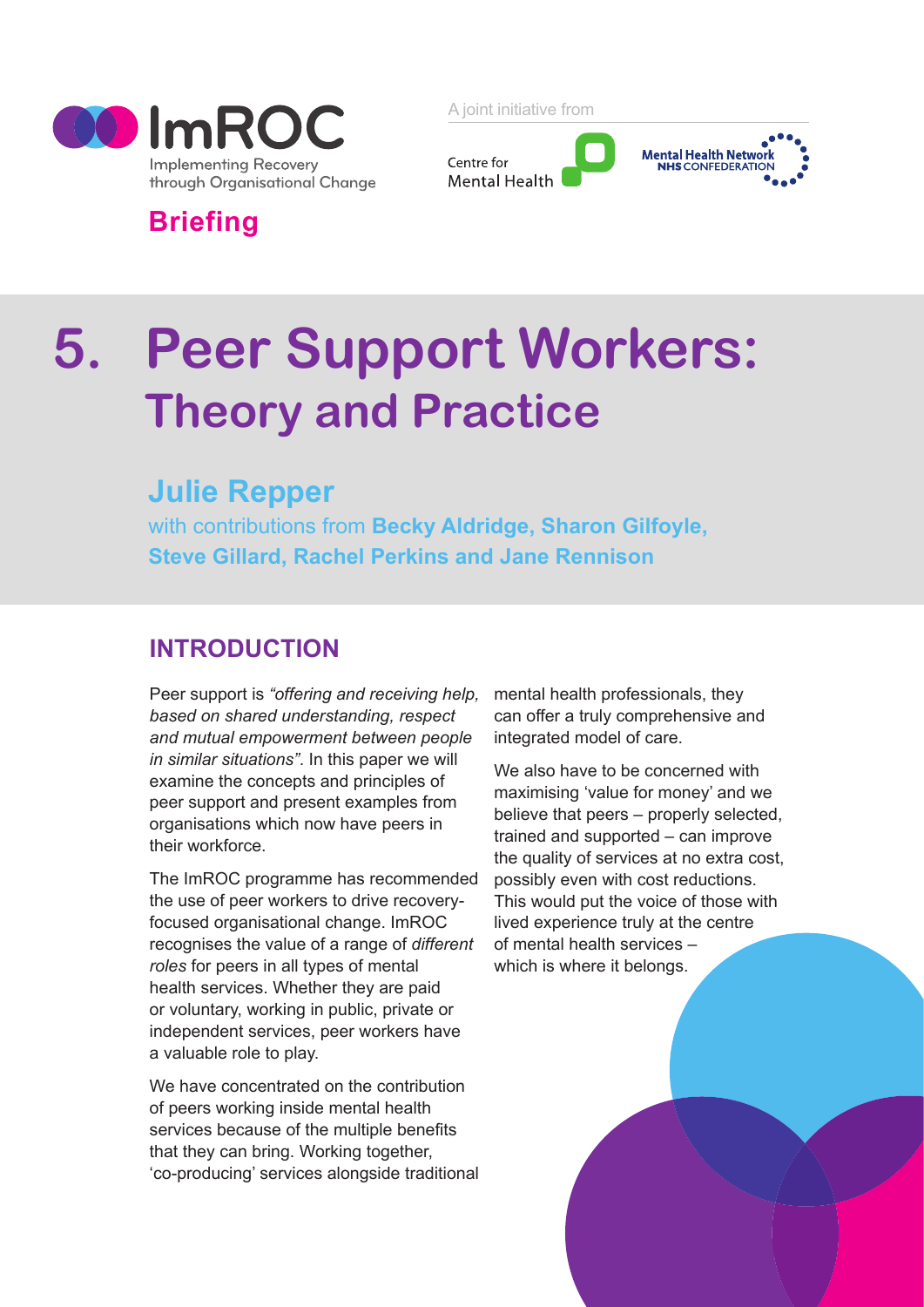#### **ACKNOWLEDGEMENTS**

Advances in recovery-focused practice arise from collaborative partnerships between individuals and organisations. The ImROC briefing papers draw upon this work. Each paper in the series has been written by those members of the project team best placed to lead on the topic, together with contributions from other experts. In this case, we particularly wish to acknowledge the contribution of those whose work on the theory and practice of peer support has led the field and inspired others. They are listed on the front cover. Without these pioneers, and others like them, we would have nothing to write about. In order to illustrate many of the points in this paper, we will use quotes from the Nottingham peer support worker project, *Final report for Closing the Gap, The Health Foundation*, (2012).

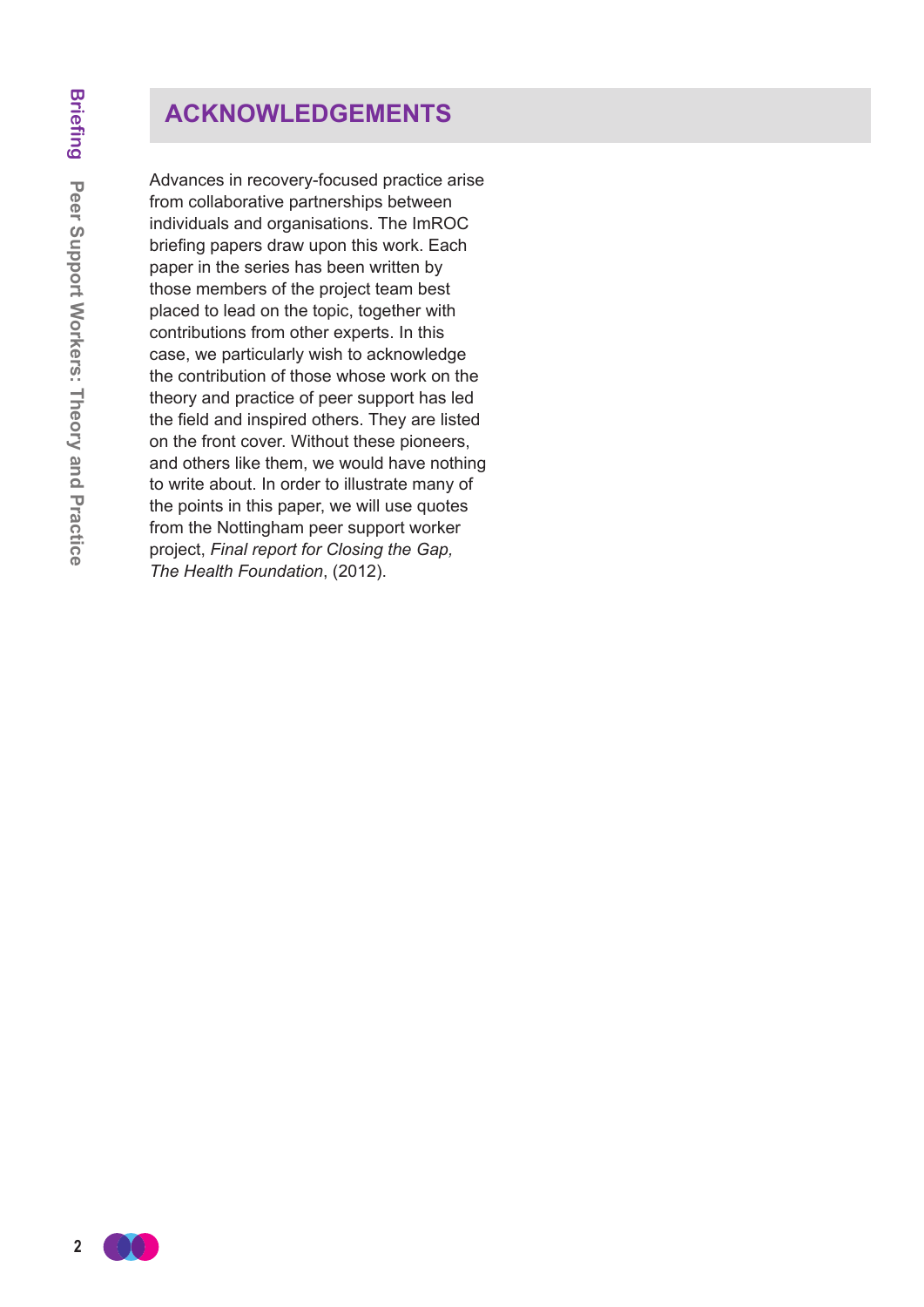#### **BACKGROUND**

Increasing numbers of mental health services are developing peer worker roles and are faced with similar questions and challenges. As a result, a number of reports and recommendations have appeared over the last few years (Davidson *et al.*, 2012; Faulkner & Kalathil, 2012; Mead *et al.*, 2001; Mental Health Foundation, 2012). We want to try to bring together the collective learning from these publications, to examine some of the basic concepts and principles underlying the practice of peer support workers in mental health services and present them together with illustrative examples from organisations who have begun to train and employ peers as part of their workforce. This paper is accompanied by a second publication (*'Developing peer support workers in your organisation', in preparation*) which will cover the practical details of implementation in more depth.

For as long as people have used mental health services they have provided each other with friendship, shared coping strategies and supported each other through dark times (Davidson *et al.*, 2012). As the value of such mutual relationships have been recognised, so more formal peer roles have been created in mental health services across the western world. In the United States, 27 states have collaborated to create a scoping and guidance document for peer support (Daniels *et al.*, 2010). Peer workers have also been employed in various different roles and settings in Australia (Franke *et al.*, 2010), New Zealand (Scott *et al.*, 2011) and various parts of Europe (Castelein *et al.*, 2008). In the UK, peer support has long played a central role in voluntary sector and user-led services/groups (Scottish Recovery Network, 2011; Faulkner & Kalathil, 2012; Mental Health Foundation, 2012) but peer worker roles in statutory services have been slower to establish. The ImROC programme has specifically recommended the development of peer worker posts as a driver of recovery-focused organisational change (see Challenge 8 in Shepherd *et al.* 2010) and the growth of peer support of all kinds appears

to have accelerated supported by a number of organisations. Prior to 2010, it would have been difficult to find a single peer support worker employed in mental health services in England, but in 2013 Nottinghamshire Healthcare NHS Trust employs 25 peer support workers, Cambridgeshire and Peterborough NHS Foundation Trust employs 32; Central and North West London NHS Foundation Trust employs 12. Many other trusts employ peers as trainers, in volunteer, bank and mentoring posts.

ImROC recognises the value of a range of different roles for peers in all types of mental health services. Whether they are paid or voluntary, working in public, private or independent services, peer workers have a valuable role to play. This is recognised in policy documents in England, Scotland and Wales. For example, in England the Department of Health papers on Health, Social Care and Volunteering all recognise the role that peer support can play in providing support, facilitating self-management, aiding prevention, improving public health and reducing health inequalities. They recognise the value of community based *"peer support services, user-led self-help groups, mentoring and befriending, and time-banking schemes, which enable service users to be both providers and recipients of support"* (DH, 2011, p.32) and recommend peer support as one of the *"roles of mental health organisations in implementing the mental health strategy"* (DH, 2012, p.51). The Joint Commissioning Panel for Mental Health also recommends the employment of peer mentors and patient experts to work on *'self-management, advocacy, training and mentorship programmes in order to improve personal understanding and responsibility for wellbeing'* (JCPMH, 2012, p.9). The recent Schizophrenia Commission (2012, p.35) specifically recommends that *"all mental health providers should review opportunities to develop specific roles for peer workers".*

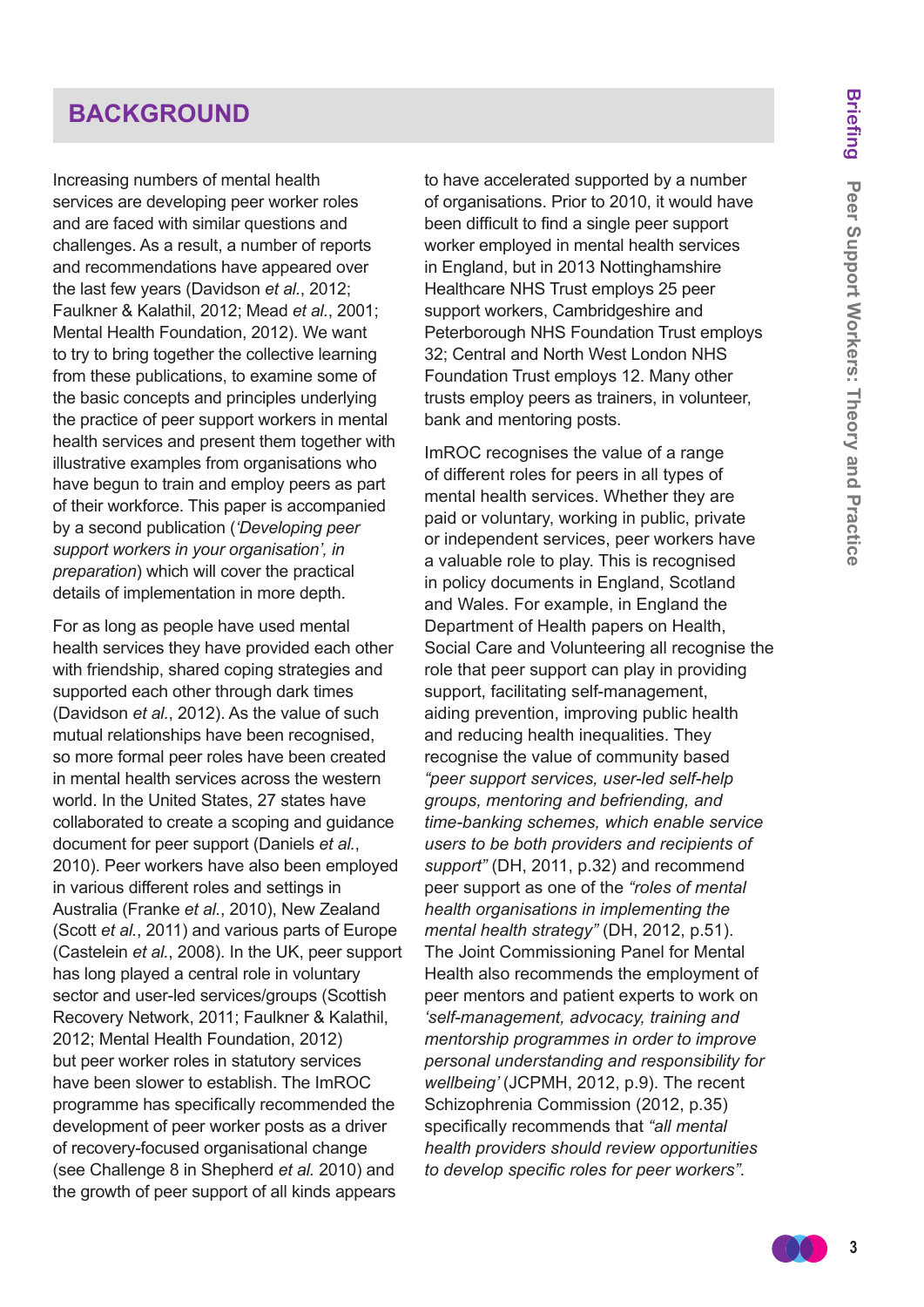# **WHAT IS PEER SUPPORT?**

Peer support may be defined simply as *"offering and receiving help, based on shared understanding, respect and mutual empowerment between people in similar situations"* (Mead *et al.*, 2001). Thus, it occurs when people share common concerns and draw on their own experiences to offer emotional and practical support to help each other move forwards. This is well articulated by peer support workers from Nottingham.

*"...They know I'm not the expert, they know we're just us, both trying to beat the same demons, and we're trying to work things through together.... I said to her, 'I've got my own experience of mental illness, I've been on the ward myself and so on,' and with that she sort of jumped up and gave me this huge hug."*

Peer support encompasses a personal understanding of the frustrations experienced with the mental health system and serves to reframe recovery as making sense of what has happened and moving on, rather than identifying and eradicating symptoms and dysfunction (Bradstreet, 2006; Adams & Leitner, 2008). It is through this trusting relationship, which offers companionship, empathy and empowerment, that feelings of isolation and rejection can be replaced with hope, a sense of agency and belief in personal control.

*"I wanted to be able to show people that however low you go down, there is a way up, and there is a way out... The thing I try to install is, no matter where you are, if you want to get somewhere else you can, there's always a route to get to where you want to be."*

The shared experiences of peers in mental health settings are most commonly their mutual experiences of distress and surviving trauma. However, it is not always enough simply to share experiences related to mental health. Support is often most helpful if both parties have other things in common such as cultural background, religion, age, gender and personal values (Faulkner & Kalathil, 2012). For people who have experienced

marginalisation and exclusion (such as those from minority ethnic groups) it can be important for the support to come from someone who shares these experiences of oppression and/or of facing structural barriers so that they can 'speak the same language'.

Relationships with others who share your experience are unlikely to be helpful if they are overly prescriptive, burdensome, or felt to be unsafe (in terms of trust and confidentiality). The peers from user-led groups interviewed by Faulkner and Kalathil (2012) also found that relationships were more supportive if both people were willing both to provide *and* receive support and had gained some distance from their own situation so that they were able to help each other think through solutions, rather than simply give advice based on their own experiences. For these reasons, training, supervision and support are all essential for peer workers employed in services.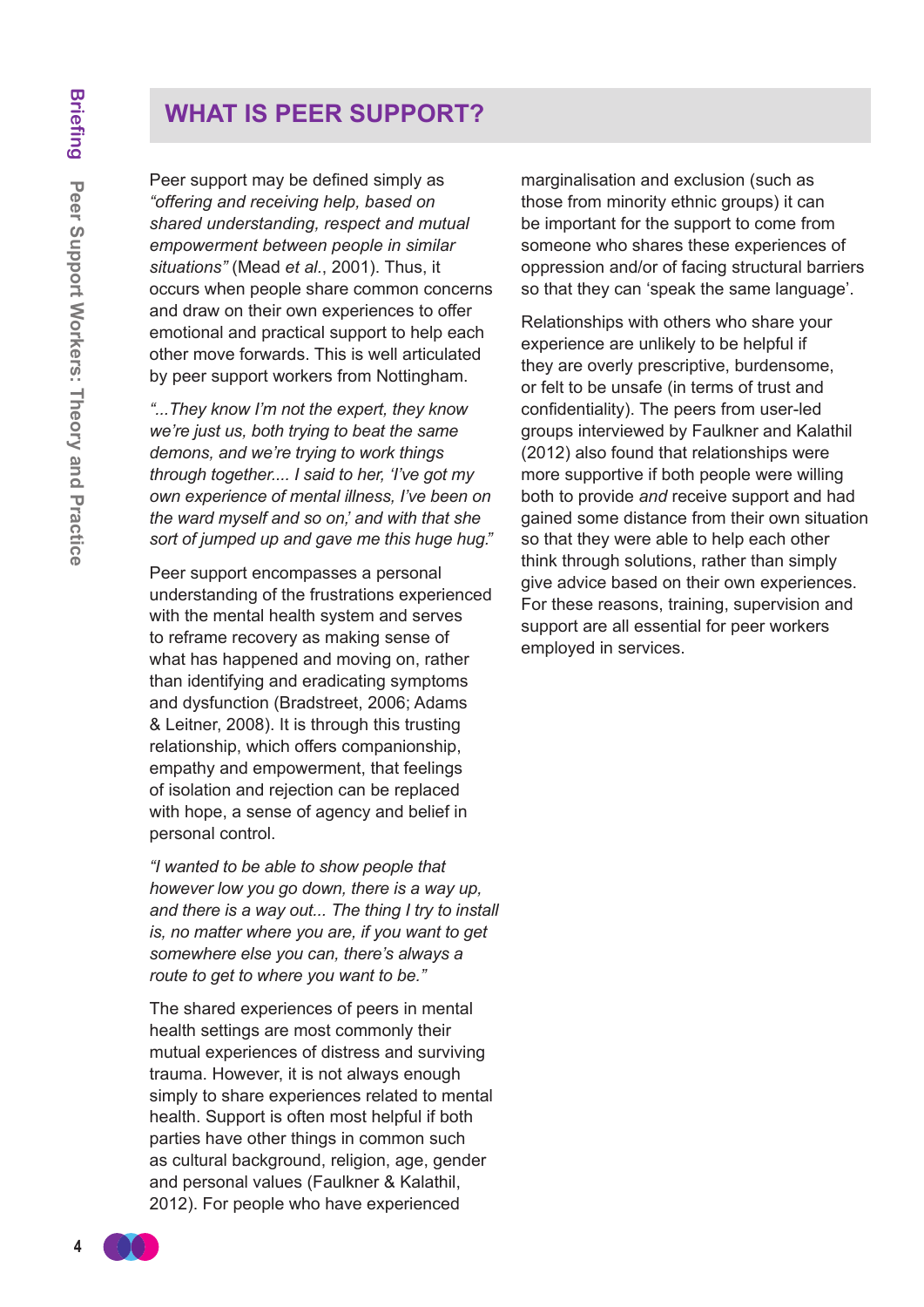#### **DIFFERENT FORMS OF PEER SUPPORT**

We can draw distinctions between three broad types of peer support: (a) 'informal' (naturally occurring) support; (b) peers participating in consumer, or peer-run, programmes alongside formal mental health services; and (c) employing people with lived experience within statutory services, irrespective of whether they are employed by the statutory organisation or by independent sector agencies.

These different forms of peer support also vary along a number of (not necessarily linear) dimensions. These include: the number of people involved, the level of choice involved, the rules governing the relationship, and the extent to which peers are at the same stage in their journey of recovery. These dimensions are summarised in Box 1.

#### **Box 1: Dimensions of peer support**

- **Group vs. individual:** Some forms of peer support, like peer run support groups and courses, offer only group support, although members may form individual relationships as a result of meeting through the group. Other forms, like informal friendships, buddy systems, co-counselling or individual interactions between peer workers (paid or unpaid) in services, provide more individualised support.
- **Extent to which both parties choose to enter the relationship:** Informal networks and friendships are entirely elective. Someone joining an existing group, or enrolling on a self-management course chooses to do so, but does not have choice over the other participants or the peer trainers. Someone entering a hostel, crisis or day service (whether user-led or not) may have some degree of choice about whether they enter the service and about the workers (paid or unpaid) with whom they engage, but the individuals using the service have little choice over who is employed there (although peers may be involved in staff selection).
- **The ways in which rules govern the relationship:** No relationships are entirely without rules or boundaries. Sometimes these are implicit, as in ordinary friendships while others are more explicitly stated, as in codes of conduct, for example in buddy and befriending arrangements. The most formal 'rules' are those contained in Job Descriptions which are usually set in a number of other regulations which govern employees of the organisation. Ethical guidelines differ in a similar fashion. In informal friendships they are implicit; in other relationships (e.g. peer support groups) they may be agreed by consensus or, again, formalised in codes of conduct for employment. These formal rules apply to all paid staff.
- **Extent to which the parties involved are in the same place in their recovery journey:** Everyone's recovery journey is different and each journey is usually far from linear. At different points in time one person may be further on, but then they experience a setback so reversing roles. Often in peer support groups there is a facilitator or organiser who may, at the time of fulfilling this role, have moved further in overcoming the challenges than those who are new to the group. Similarly, it might be assumed that peer trainers in self-management courses or paid workers in services will have moved beyond their most recent experience. Clearly these roles can change over time, but peer workers may experience setbacks and people currently attending services can and do move on to the role of trainers, co-ordinators and workers. Such is the dynamic nature of peer support.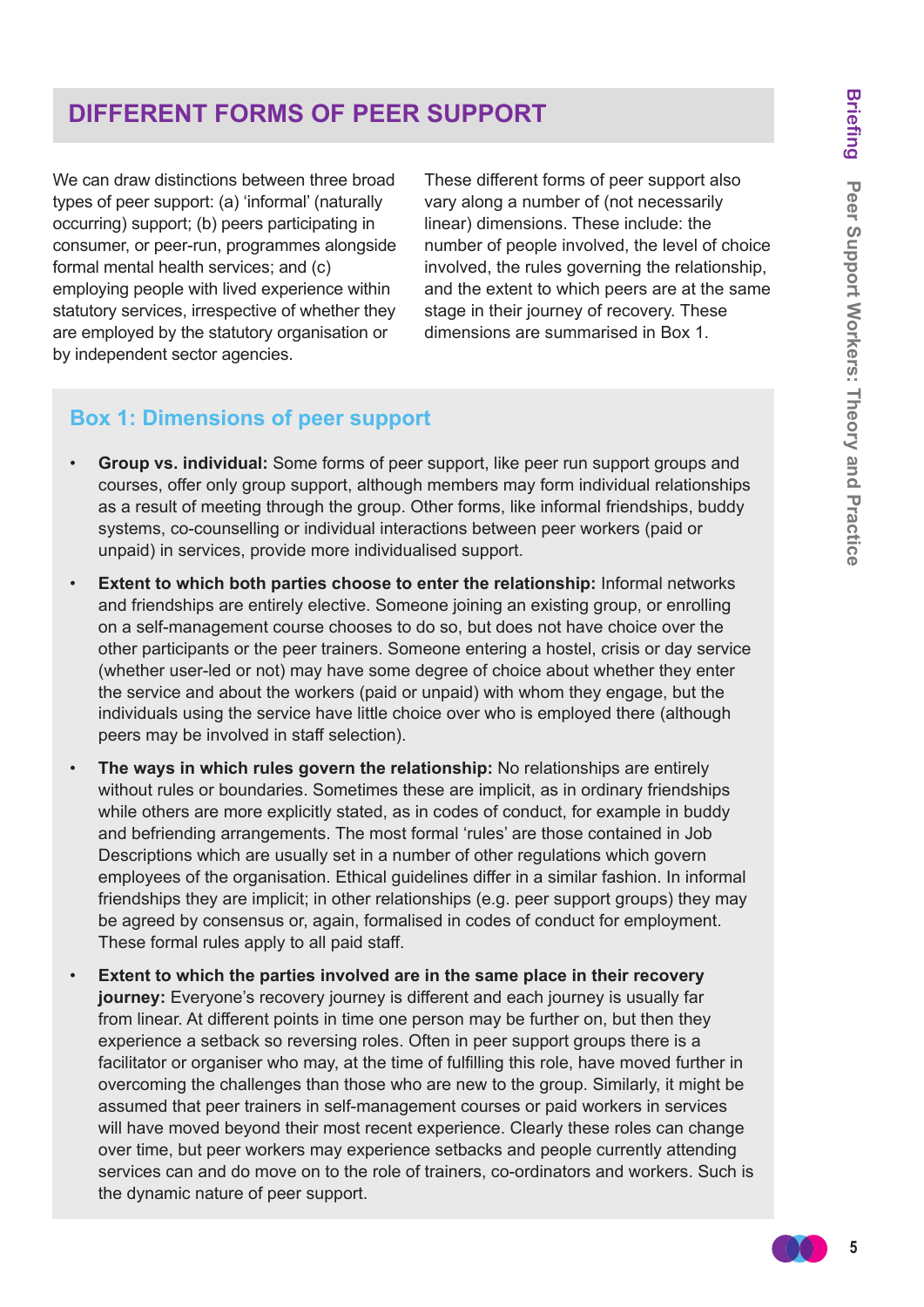# **DIFFERENT ROLES**

There are many different ways in which peer workers can be employed within mental health services.

They may work in **dedicated teams**:

- responding to referrals for peer support from other teams (Repper & Watson, 2012)
- working across 'transitions', e.g. from specialist community teams to Community Mental Health Teams (CMHTs), or from inpatient wards to CMHT
- providing specialist consultancy advice regarding recovery-focussed practices such as WRAP (Wellbeing Recovery Action Plan), or other forms of Personal Recovery Planning
- providing service-wide functions, e.g. speaking at staff induction, reviewing policy documents, undertaking quality assurance exercises, providing mentorship for staff, etc.

Alternatively, they may be employed **in addition to staff in existing teams** (inpatient or community) to bring a specific focus on the needs of service users:

- Facilitating earlier discharge from inpatient wards, working across boundaries to engage with inpatients prior to discharge, spend time planning for life in the community and then supporting people after discharge by home visits, meetings with friends and community contacts, etc.
- Leading on personal recovery planning, using their own experience to help the person identify and prioritise goals, develop understanding, control and selfmanagement strategies and to ensure that all of this is communicated to the professional staff team.
- Improving the value of followup appointments (e.g. outpatient consultations) helping the service user think through questions and concerns prior to appointments and how best to convey these to professionals. This can specifically help to establish the culture of 'shared decision making' (e.g. regarding medication management).
- Supporting learning in Recovery Colleges (Perkins *et al.*, 2012) working with staff to co-produce and co-deliver courses and facilitate productive engagement.
- Leading on social inclusion. As already indicated, peer workers often come from the same physical and cultural communities as the people they are supporting. They are therefore particularly well-placed to identify appropriate community resources and activities and to facilitate engagement by accompanying their peers until they are confident and comfortable to attend alone.

As will be evident from the above, the peer support role as an adjunct to existing staff roles has considerable overlap with nonpeer support roles (e.g. Support, time and recovery 'STR' workers) and with peer advocacy. The difference is that peer support workers are specifically employed to use their personal experience to support others. But they cannot be expected to achieve this if they are left to work alone. In Recovery Innovations in the U.S. over half the mental health workers employed by the service are trained peers (See META Services Arizona in Shepherd, Boardman & Slade, 2008); and in Nottinghamshire the aim is for at least two peer workers in every team (see Nottinghamshire Healthcare Trust Recovery Strategy 2009-12, 2013-16). Some examples of peer worker roles are given in Box 2.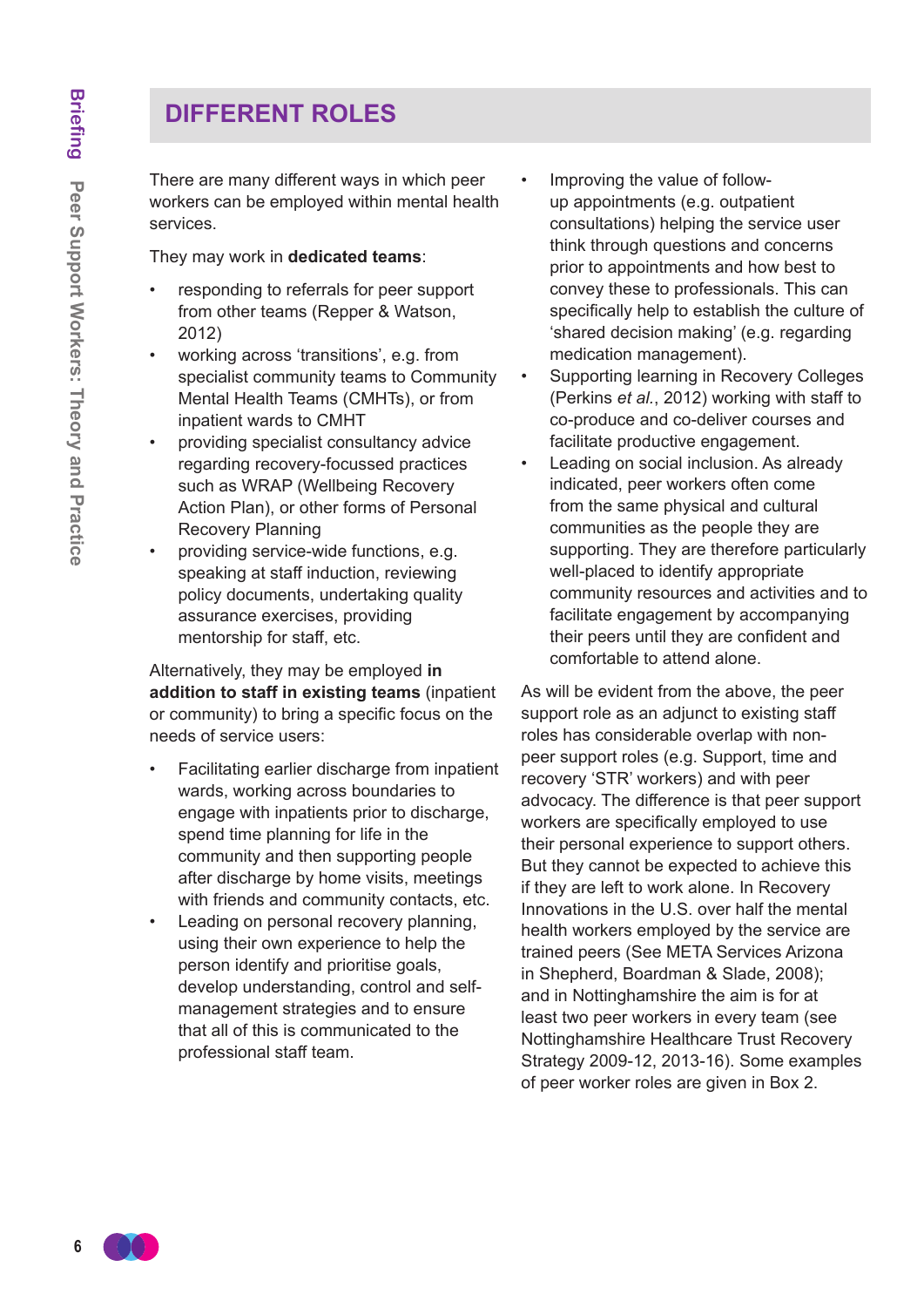#### **Box 2: Examples of specialist peer worker roles**

**Nottinghamshire Partnership Mental Health Intensive Care Unit (MHICU):** The team leader had one 'Band 3' vacancy and was keen to bring lived experience into the team to promote a more recovery-focused ethos. The post was therefore converted to a peer healthcare assistant and three part time peers were recruited. They had all previously spent time in inpatient settings. The staff team spent a whole day learning about peer support, expressing their hopes and fears, generating ideas about how the peers might best use their experiences. Three months later all the peers say they are very happy working at the unit and feel they can make every aspect of their work recovery-focused whether it is serving meals, escorting patients or simply talking to them. They feel able to talk about their own experiences when appropriate and have day to day support from the team leader who encourages them to bring their insights and ideas to all team meetings.

**Cambridgeshire and Peterborough NHS Foundation Trust – Integrated Offender** 

**Management (IOM) Peer Workers:** In May 2012, CPFT appointed 5 peer workers to their IOM teams based in Peterborough, Cambridge and Huntingdon police stations. The role was very new and a lot of work was done to ensure that the peers worked out their roles in relation to the nurses also employed by the Trust in the IOM teams and with the police and probation staff who form the main staff groups. The peers are working in partnership with the trained nurses on the recovery needs of prolific offenders with mental health problems. They work with a number of external organisations, including drug and alcohol services, housing and adult education and have a particular role in training staff from other agencies (e.g. police) in relation to mental health issues. Due to the nature of the new role, a higher banding was required so that the peer workers could be more autonomous.

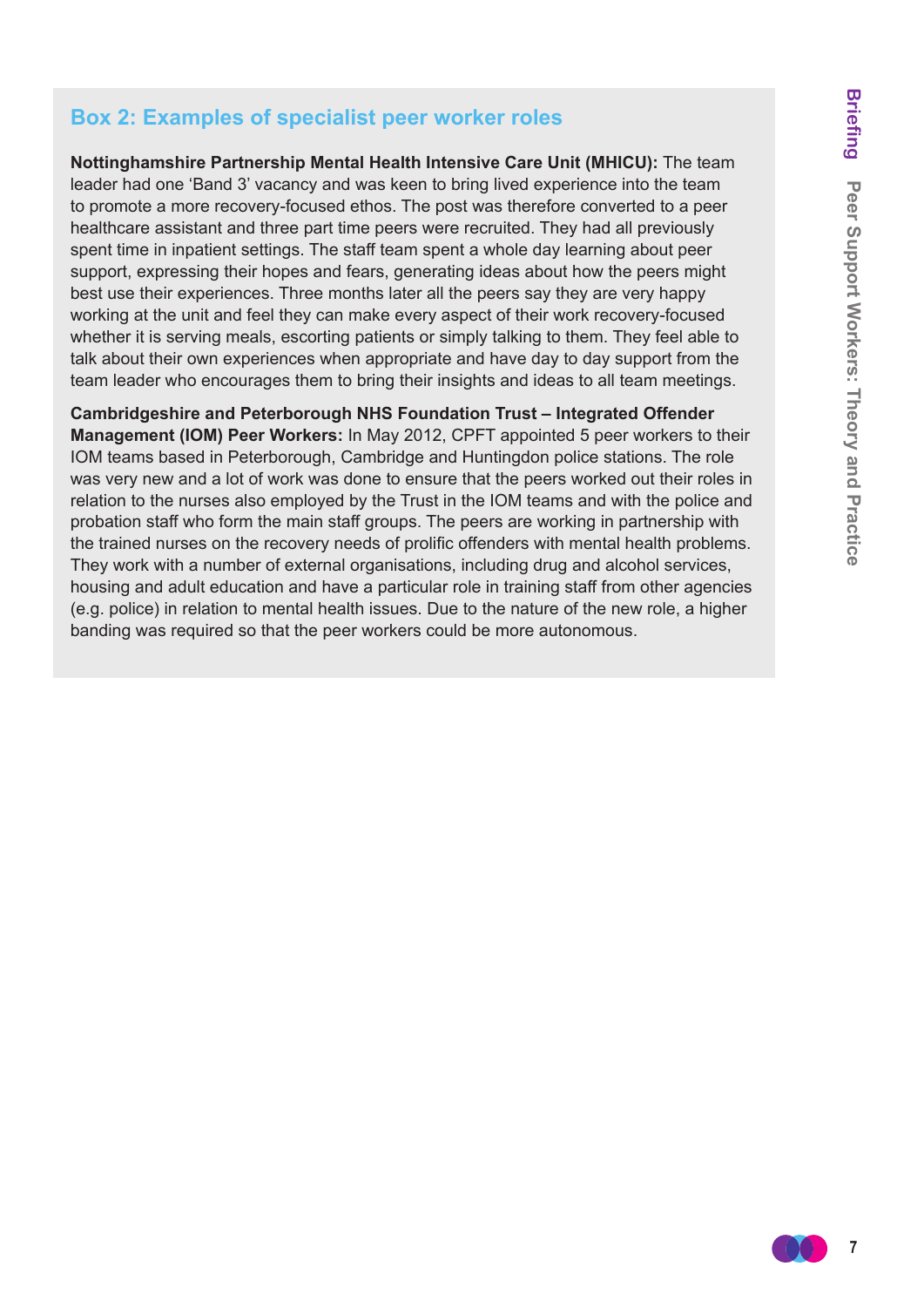# **THE CORE PRINCIPLES**

Whatever the form of peer support or the nature of the role, there are a number of core principles that peer support workers should aim to maintain. These are summarised in Box 3. They include: mutuality, reciprocity, a 'non-directive' approach, being recoveryfocused, strengths-based, inclusive, progressive and safe. These principles can be used to guide training and supervision and to maintain the integrity of the peer role wherever they are located and whoever employs them (see below).

#### **Box 3: The core principles of peer support**

- **1. Mutual** The experience of peers who give and gain support is never identical. However, peer workers in mental health settings share some of the experiences of the people they work with. They have an understanding of common mental health challenges, the meaning of being defined as a 'mental patient' in our society and the confusion, loneliness, fear and hopelessness that can ensue.
- **2. Reciprocal** Traditional relationships between mental health professionals and the people they support are founded on the assumption of an expert (professional) and a non-expert (patient/client). Peer relationships involve no claims to such special expertise, but a sharing and exploration of different world views and the generation of solutions together.
- **3. Non-directive** Because of their claims to special knowledge, mental health professionals often prescribe the 'best' course of action for those whom they serve. Peer support is not about introducing another set of experts to offer prescriptions based on their experience, e.g. *"You should try this because it worked for me"*. Instead, they help people to recognise their own resources and seek their own solutions. *"Peer support is about being an expert in not being an expert and that takes a lot of expertise."* (Recovery Innovations training materials. For details see www.recoveryinnovations.org)

#### **4. Recovery**  Peer support engages in recovery focused relationships by:

- **focused**
- inspiring **HOPE:** they are in a position to say *'I know you can do it'*  and to help generate personal belief, energy and commitment with the person they are supporting
- supporting people to take back **CONTROL** of their personal challenges and define their own destiny
- facilitating access to **OPPORTUNITIES** that the person values, enabling them to participate in roles, relationships and activities in the communities of their choice.

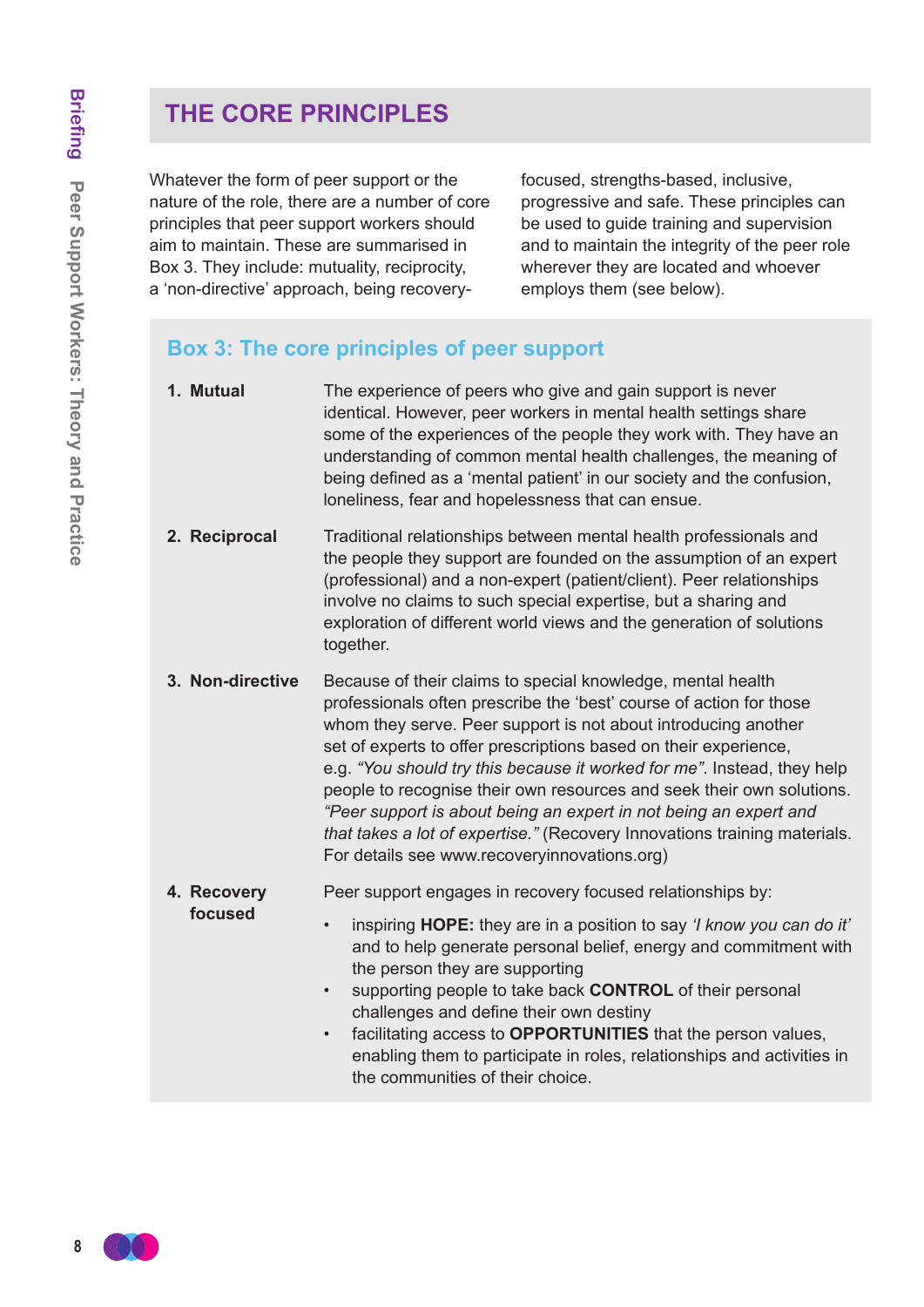- **5. Strengths based** Peer support involves a relationship where the person providing support is not afraid of being with someone in their distress. But it is also about seeing within that distress the seeds of possibility and creating a fertile ground for those seeds to grow. It explores what a person has gained from their experience, seeks out their qualities and assets, identifies hidden achievements and celebrates what may seem like the smallest steps forward.
- **6. Inclusive** Being a 'peer' is not just about having experienced mental health challenges, it is also about understanding the meaning of such experiences within the communities of which the person is a part. This can be critical among those who feel marginalised and misunderstood by traditional services. Someone who knows the language, values and nuances of those communities obviously has a better understanding of the resources and the possibilities. This equips them to be more effective in helping others become a valued member of their community.
- **7. Progressive** Peer support is not a static friendship, but progressive mutual support in a shared journey of discovery. The peer is not just a 'buddy', but a travelling companion, with both travellers learning new skills, developing new resources and reframing challenges as opportunities for finding new solutions.
- **8. Safe** Supportive peer relationships involve the negotiation of what emotional safety means to both parties. This can be achieved by discovering what makes each other feel unsafe, sharing rules of confidentiality, demonstrating compassion, authenticity and a nonjudgemental attitude and acknowledging that neither has all the answers.

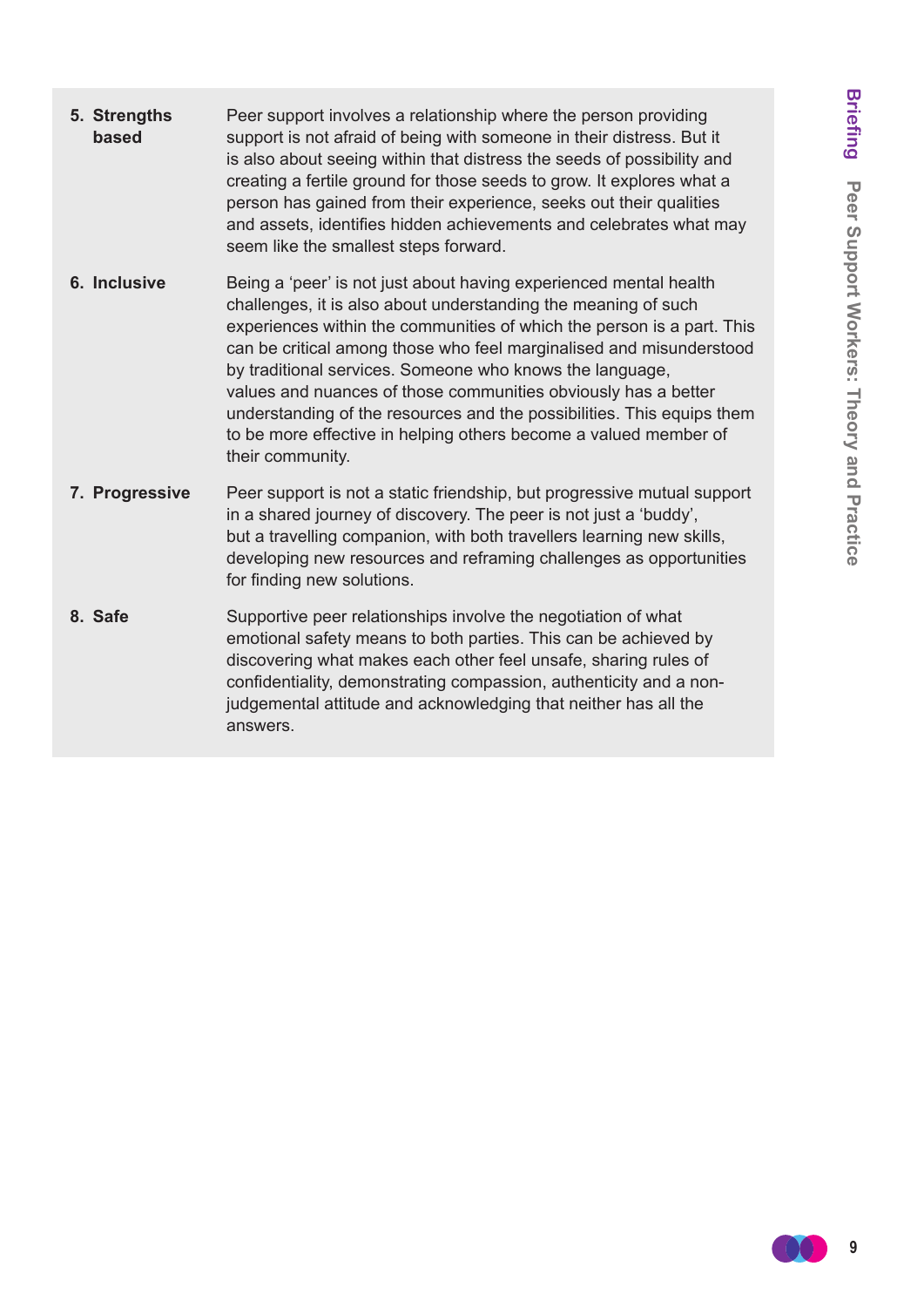# **IMPACT OF PEER WORKERS**

Although there has been relatively limited research into the effectiveness of peer support, the studies that have been published paint a positive picture of the benefits. These benefits can be considered from a number of different perspectives.

#### **Benefits to the worker**

Studies of the experiences of peer support workers report many challenges to the role which need to be identified and addressed (see below), but these are outweighed by the potential benefits. They feel empowered in their own recovery journey (Salzer & Shear, 2002) have greater confidence and selfesteem (Ratzlaff *et al.*, 2006) and a more positive sense of identity, they feel less selfstigmatisation, have more skills, more money and feel more valued (Bracke *et al.*, 2008). Being employed as a peer worker is generally seen as a positive and safe way to re-enter the job market and thus resume a key social role (Mowbray *et al.*, 1998).

*"I work hard to keep myself well now, I've got a reason to look after myself better... It's made a real big difference to me, you know, contributing something to them. And hopefully changing their lives for the better".*

#### **Benefits to the people being supported**

*"Peer workers have the time and flexibility to listen. They always take the time to talk, whereas other staff members may get called away".*

Research into the impact of peer support on the people being supported includes seven randomised controlled trials and many more observational, qualitative and naturalistic comparison studies (Davidson *et al.*, 2012; Repper & Carter, 2010; Bradstreet, 2006). Overall, these indicate that if peer workers are well trained and supported and employed

in a recovery focused service where peer to peer supervision is available, they have the potential to bring a range of benefits to those receiving support, including:

- increased self-esteem and confidence
- improved problem solving skills
- increased sense of empowerment
- improved access to work and education
- more friends, better relationships, more confidence in social settings
- greater feelings of being accepted and understood (and liked)
- reduced self stigmatisation
- greater hopefulness about their own potential
- more positive feelings about the future.

Of course, not all studies show all these benefits and it depends a lot on how well the peer support workers are selected, trained and supported and how well the organisation is prepared. Nevertheless, the potential benefits are certainly huge and it seems that peer support workers can make a significant contribution to enhancing the *experience* of care (subjective quality).

In this country, an area where experience of care has consistently been shown to be very poor has been acute inpatient admission (Mind, 2012; Care Quality Commission, 2009; SCMH, 1998). Thus, it is particularly important to evaluate the effects of adding peer support workers to acute inpatient teams. In the USA, Recovery Innovations have found that, over time, the addition of trained peers can improve the subjective quality of the service, reduce coercion and the use of physical restraints (Ashcraft & Anthony, 2008). By selectively reviewing the evidence on this topic we have found that adding peer support workers to the acute pathway can also shorten lengths of admission and reduce re-admission rates leading to significant cost savings (Trachtenberg *et al.*, 2013). This is clearly an important area for further study.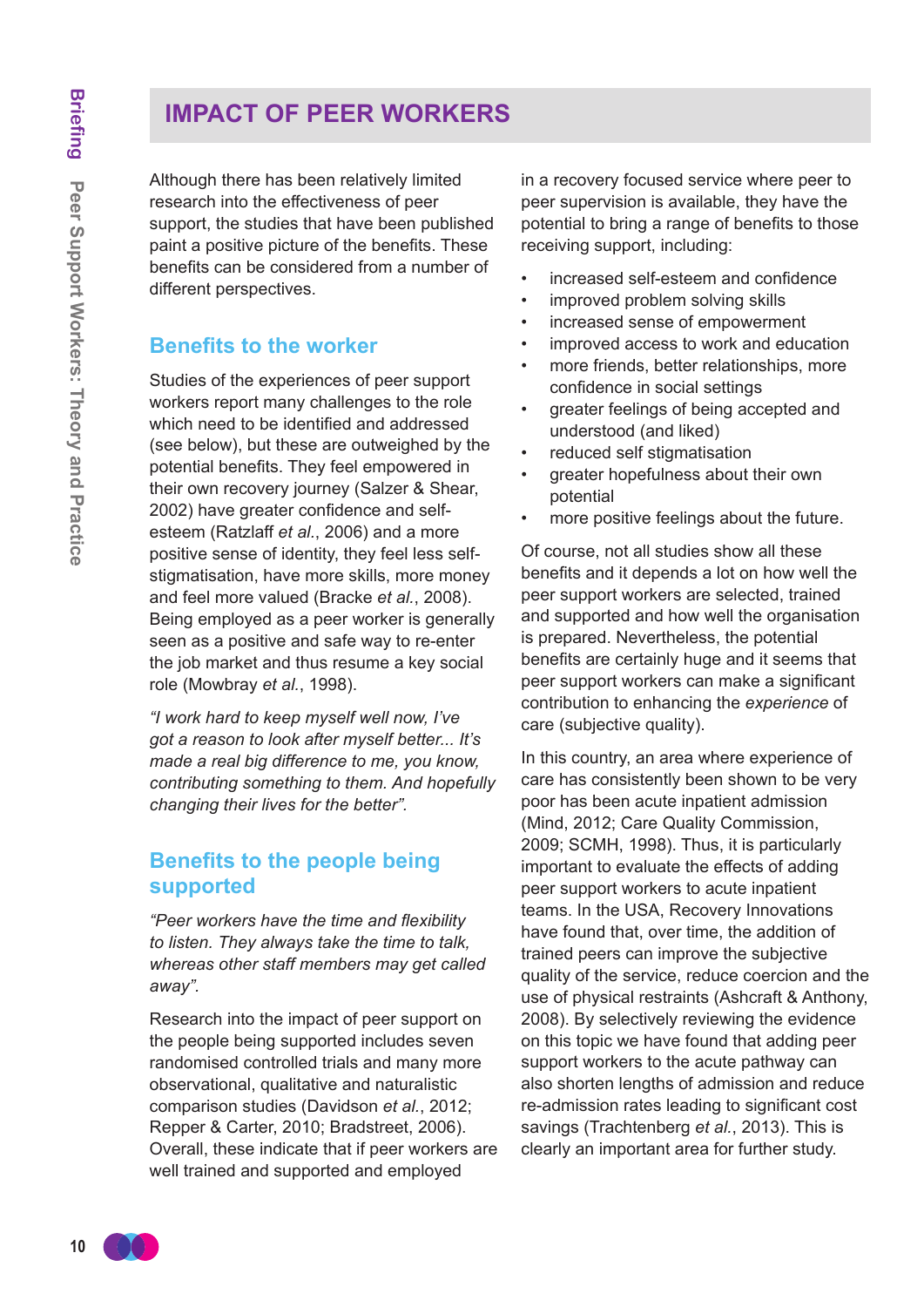#### **Benefits to the teams in which they work**

*"I just stand back and watch him work his magic. Not just with the patients who come in here so frightened and hopeless, but with staff too. He can help them see things in a completely different way."*

The introduction of peer workers is a powerful way of driving forward a recovery-focused approach within a team. Just as peer workers provide hope and inspiration for others experiencing mental health problems, they challenge negative attitudes of staff and provide an inspiration for all members of the team. Peer workers also facilitate a better understanding between the people providing the service and those using it (Repper & Watson, 2012). As this team leader said:

*"Peer workers have significantly changed the recovery focus of our team, they challenge the way we talk about people from a problem and diagnosis focus to one of strengths and possibilities"* (Politt *et al.,* 2012).

#### **Benefits to the organisation**

*"The values and leadership of consumers are driving the shift from a system focused on symptom reduction and custodial care to self-directed recovery built on individual strengths..."* (SAMSHA 2005).

Peer workers can also use their personal experience to influence organisational policies, procedures and behaviours. The fact that they have found ways of recovering a contributing role challenges some of the beliefs that underpin the system. For example, if an organisation is to employ peer workers, then human resources departments will need to reconsider general recruitment and selection policies and the use of Criminal Records Bureau (CRB) checks. Similarly, the recruitment of peer workers may highlight the need for occupational health procedures to be strengthened in relation to staff with health work problems arising from mental health issues. Thus, processes for supporting staff and improving wellbeing may be improved not just for peers, but for the whole workforce (Perkins, Rinaldi & Hardisty, 2010).

Where peer workers are active in decisionmaking bodies throughout the organisation they can challenge negative assumptions, counter risk-aversive behaviour and point out discriminating language and excluding practices. Finally, peer workers stand as a living testimony to the potential of everyone with mental health problems to recover and to contribute in a significant way to the services they receive. They demonstrate the role that services can play in this if they can make the right opportunities available. The employment of peer workers in itself therefore drives change towards more recovery-focused organisations.

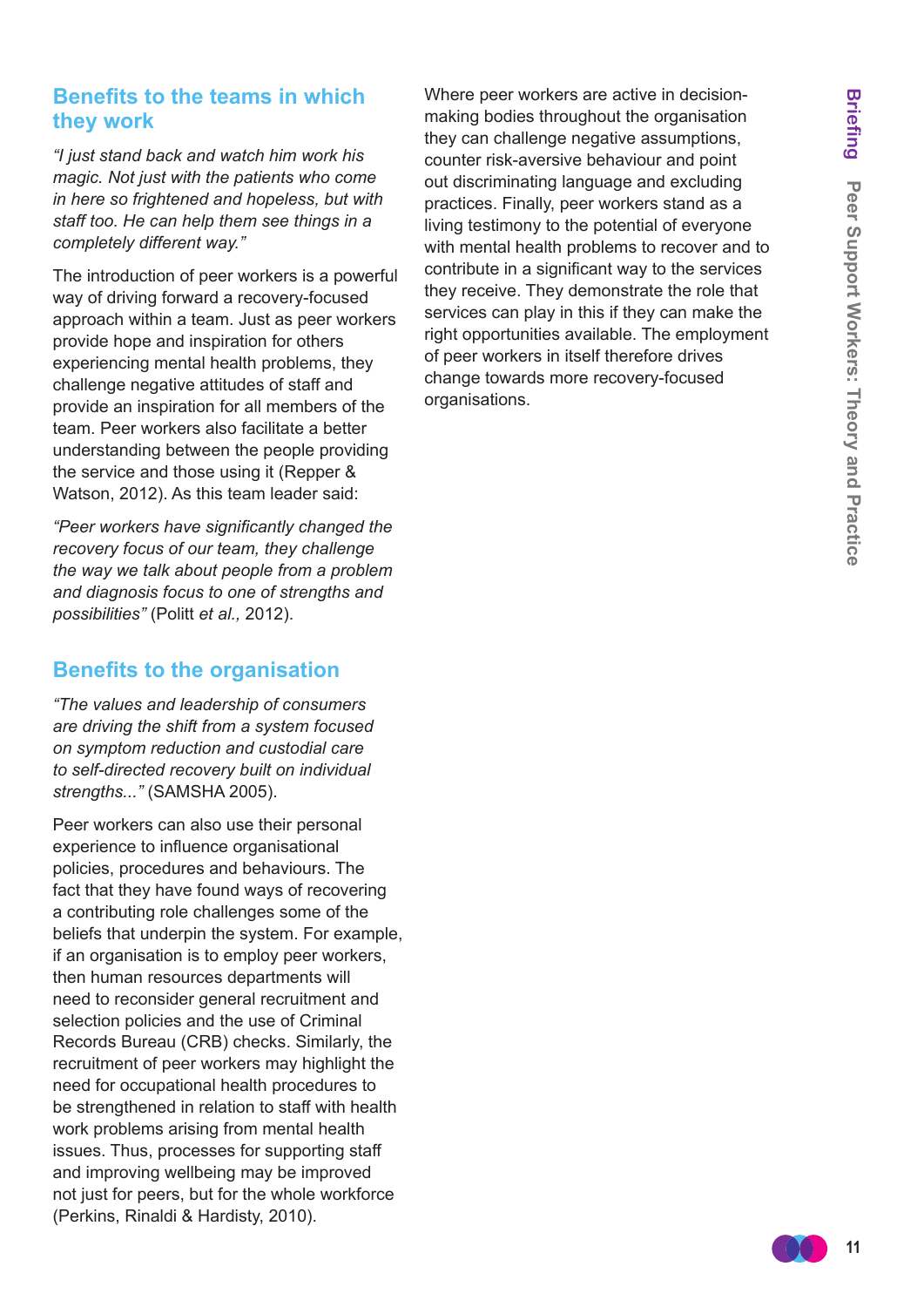# **MAINTAINING INTEGRITY**

The ImROC programme has been particularly concerned with the establishment of peer support workers in paid posts within formal mental health services (e.g. in the NHS and other provider organisations). This is because of the multiple benefits to this approach described above. However, this approach has also been criticised for 'professionalising' the peer role, with risks of over-controlling the natural and spontaneous relationship that is at the heart of the helping process (Faulkner & Kalathil, 2012). This is clearly a danger. But there is also a danger in *not* formalising the role. When people are employed in large, bureaucratic organisations, there are perhaps even greater dangers of the role being blurred and people being exploited as 'cheap labour'. The trappings of formality  $-$  job descriptions, managers, individual review – thus provide safeguards as well as risks.

The most effective way of retaining the essence of peer support is to identify its core values and ensure that these are upheld through recruitment, training and supervision. Of course, formal processes do not guarantee that the role will be allowed to develop in a creative and sensitive way, but they do provide a framework within which this is possible and within which distortions – should they occur – can be clearly identified.

A number of other organisational challenges have been identified which can potentially get in the way of peer support workers being able to make their maximum contribution. These include:

- engaging managers to support and understand the role
- treating peer workers as staff colleagues, not 'patients'
- enabling peer workers to meet organisational demands such as administration and record keeping
- ensuring that peers take appropriate responsibility for their own wellbeing
- placing peers appropriately so that they are not put in positions which are too stressful or isolated
- allowing peers to work to their full potential by utilising both lived experience and life skills
- ensuring that peers have the support, skills and confidence to challenge poor practice in an appropriate manner
- ensuring that peer workers have the training and ongoing support to disclose personal information appropriately
- supporting peers to negotiate 'reasonable adjustments' in the workplace so that they can work to their full potential
- ensuring that all staff have access to the same support for their personal wellbeing as peers do.

This is a daunting list, but it reminds us that although the introduction of peer support workers can have enormous benefits for organisations, but it is also difficult and complex and easy to get wrong. The key to integrity remains the commitment to our core principles: mutuality, reciprocity, non-directive, recovery-focused, person-centred, strengthsbased, community-facing and safe. It is these that we must aspire to maintain.

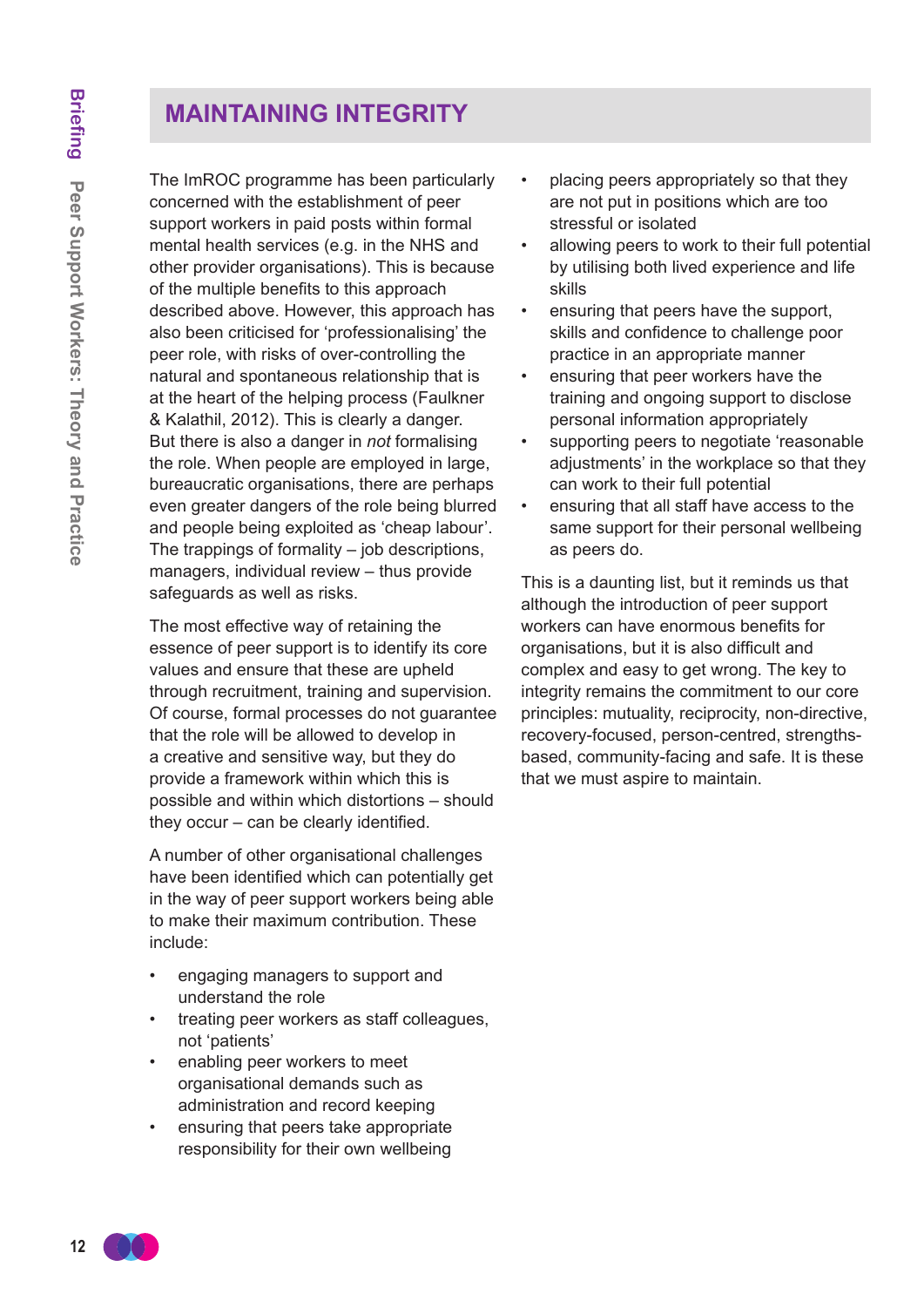# **CONCLUSIONS**

We have argued strongly for the value of establishing peer support roles to promote recovery in mental health organisations. Peers bring unique experience and a unique set of skills which can be deployed across a range of settings to provide hope, inspiration and influence for staff and service users alike. Their potential contribution is now recognised by policy makers and governments across the world. The research base is also growing and confirming that peers, appropriately recruited, trained and supported can have multiple benefits, for those providing the service, for those receiving it and for the organisations themselves. There is even beginning to be some evidence that peers, working alongside traditional professionals, can be highly cost effective and reduce demands on other services. However, we have also noted that the establishment of peer support roles is not without significant difficulties and it is easy to make mistakes. How can some of the practical difficulties of establishing peer support workers be addressed? This is the topic for the next paper, to be published this summer.

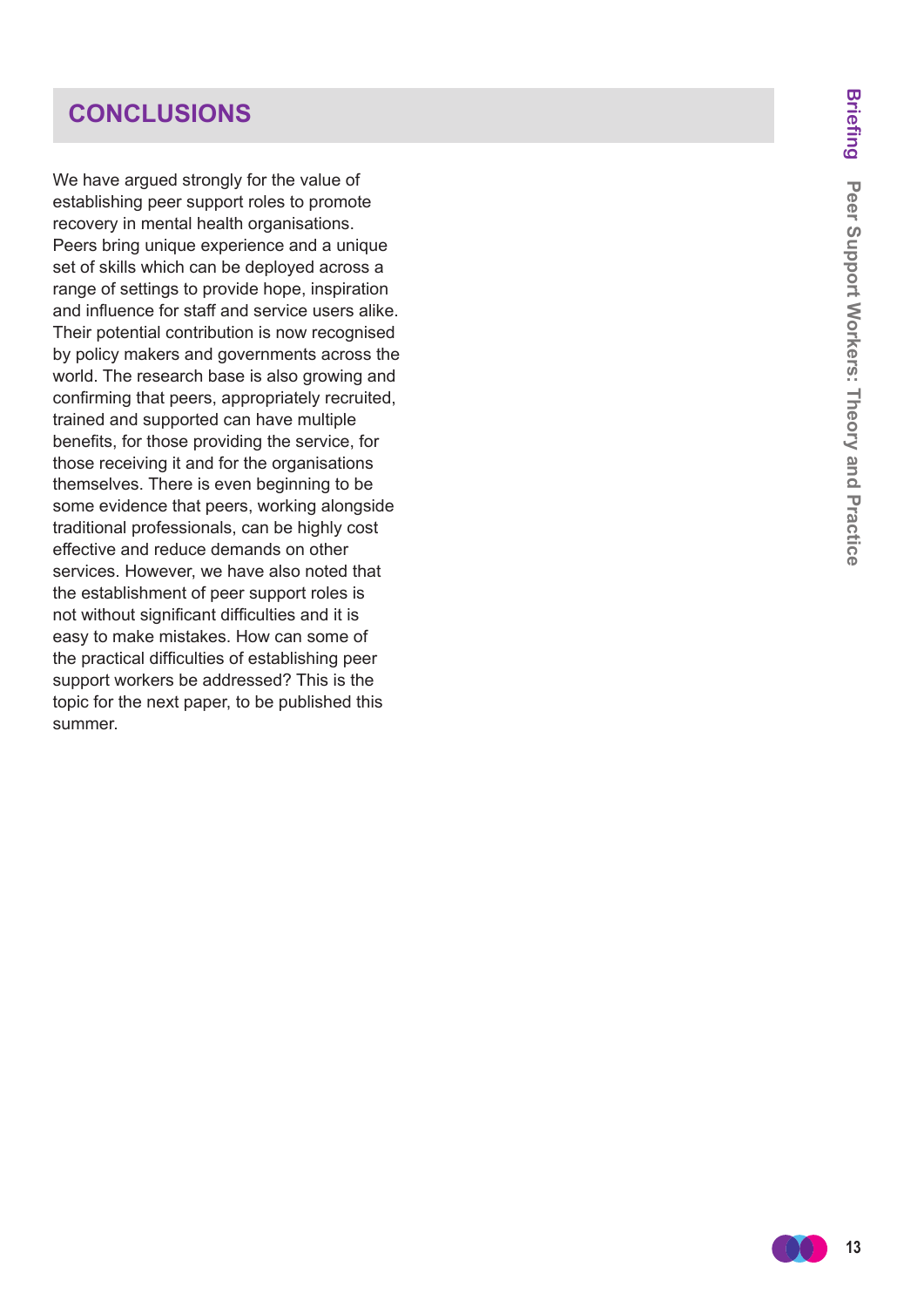#### **REFERENCES**

Adams, A. L. & Leitner, L. M. (2008) Breaking out of the mainstream: The evolution of peer support alternatives to the Mental Health System. *Ethical Human Psychology and Psychiatry*, **10**(3), 146-162.

Ashcroft, L. & Anthony, W. (2008) Eliminating Seclusion and Restraint in Recovery-Oriented Crisis Services. *Psychiatric Services*, **59**, 1198- 1202.

Bracke, P., Christiaens, W. & Verhaeghe, M. (2008) Self-Esteem, Self-Efficacy, and the Balance of Peer Support Among Persons With Chronic Mental Health Problems. *Journal of Applied Social Psychology*, **38**(2), pp.436-459.

Bradstreet, S. (2006) Harnessing the 'lived experience'. Formalising peer support approaches to promote recovery. *Mental Health Review*, **11**, 2-6.

Care Quality Commission (2009) *Mental health acute inpatient services survey.* Available from: [http://archive.cqc.org.uk/aboutcqc/howwedoit/](http://archive.cqc.org.uk/aboutcqc/howwedoit/involvingpeoplewhouseservices/patientsurveys/mentalhealthservices.cfm) [involvingpeoplewhouseservices/patientsurveys/](http://archive.cqc.org.uk/aboutcqc/howwedoit/involvingpeoplewhouseservices/patientsurveys/mentalhealthservices.cfm) [mentalhealthservices.cfm](http://archive.cqc.org.uk/aboutcqc/howwedoit/involvingpeoplewhouseservices/patientsurveys/mentalhealthservices.cfm)

Castelein, S., Bruggeman, R. J., van Busschbach, J. T., van der Gaag, M., Stant, A. D., Knegtering, H. & Wiersma, D. (2008) The effectiveness of peer support groups in psychosis: a randomized controlled trial. *Acta Psychiatrica Scandinavica*, **118**, 64-72.

Daniels, A., Grant, E., Filson, N., Powell, I., Fricks, L., & Goodale, L. (2010) *Pillars of Peer Support: Transforming Mental Health systems of Care through Peer Support Services.* Available from:<www.pillarsofpeersupport.org>

Davidson, L., Bellamy, C., Guy, K. & Miller, R. (2012) Peer support among persons with severe mental illnesses: a review of evidence and experience. *World Psychiatry*, **11**, 123-128.

Department of Health (2010) *Putting People First: Planning together – peer support and self directed support*. London: Department of Health.

Department of Health (2011) *No Health without Mental Health: A cross-government mental health outcomes strategy for people of all ages*. London: Department of Health.

Department of Health (2012) *No Health without Mental Health: Implementation Framework.* London: Department of Health.

Faulkner, A. & Kalathil, K. (2012) *The freedom to be, the chance to dream: Preserving user-led peer support in mental health.* Together: London.

Franke, C., Paton, B. & Gassner, L.(2010) Implementing mental health peer support: a South Australian experience. *Australian Journal Primary Health*. **16**(2):179–86.

Joint Commissioning Panel for Mental Health (2012) *Guidance for commissioners of primary mental health care services.* London: Royal College of Psychiatrists.

Mead, S., Hilton, D. & Curtis, L. (2001) Peer support: A theoretical perspective. *Psychiatric Rehabilitation Journal,* **25**(2), 134-141.

Mental Health Foundation (2012) *Peer Support in mental health and learning disability.* London: Mental Health Foundation, Need 2 Know publications.

Mind (2012) *Listening to Experience: An Independent Inquiry into Acute and Crisis Care.* London: Mind Publications.

Mowbray, C., Moxley, D. & Colllins, M. (1998) Consumer as mental health providers: first person accounts of benefits and limitations. *The Journal of Behavioural Health Services & Research,* **25**(4), 397-411.

Perkins, R., Rinaldi, M. & Hardisty, J. (2010) Harnessing the expertise of experience: increasing access to employment within mental health services for people who have themselves experienced mental health problems, *Diversity in Health and Care;* **7**, 13-21

Perkins, R., Repper, J., Rinaldi, M. & Brown, H. (2012) *Recovery Colleges*. London: Centre for Mental Health.

Pollitt, A., Winpenney, E., Newbould, J., Celia, C., Ling, T. & Scraggs, E. (2012) *Evaluation of the peer worker programme of Cambridge and Peterborough NHS Foundation Trust.* Rand Europe.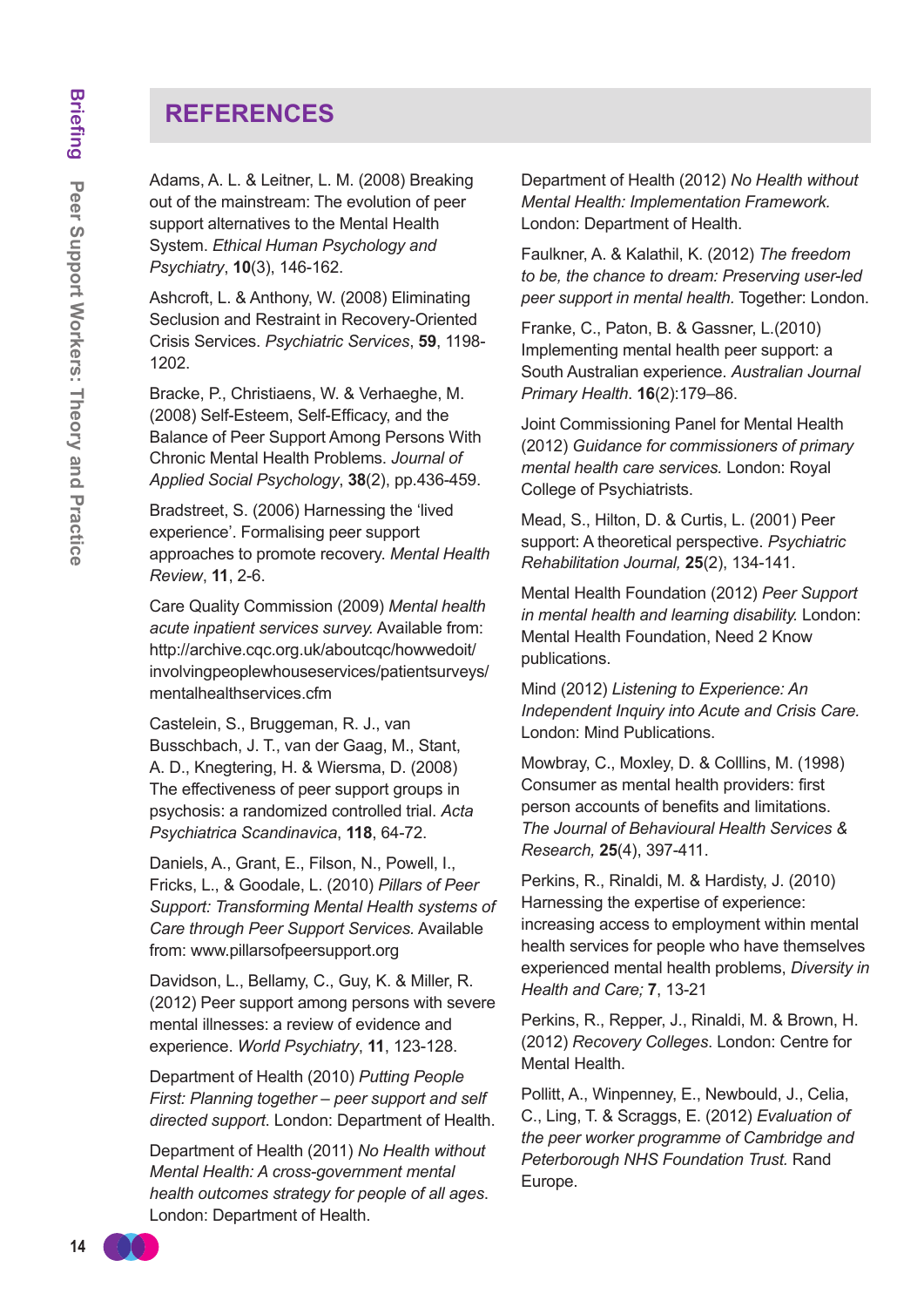Ratzlaff, S., McDiarmid, D., Marty, D. & Rapp, C. (2006) 'The Kansas consumer as provider program: measuring the effects of a supported education initiative', *Psychiatric Rehabilitation Journal,* **29**(3), 174-182.

Repper, J. & Carter, T. (2010) *Using personal experience to support others with similar difficulties: A review of the literature on peer support in mental health services.* London: Together/University of Nottingham/NSUN.

Repper, J. & Watson, E. (2012) A year of peer support in Nottingham: lessons learned. *The Journal of Mental Health Training, Education and Practice*, **7**(2), pp.70-78.

Salzer, M. & Shear, S. (2002) Identifying consumer-provider benefits in evaluations of consumer-delivered services. *Psychiatric Rehabilitation Journal,* **25**(3), 281-288.

SAMHSA (2005) *Building a foundation for Recovery. A Community Education guide on Establishing Medicaid funded Peer Support Services and a Peer Trained Workforce.*  Rockville, MD: Center for Mental Health Services, Substance Abuse and Mental Health Services Administration.

Sainsbury Centre for Mental Health (1998) *Acute Problems. A survey of the Quality of Care in Acute Psychiatric Wards.* London: Sainsbury Centre for Mental Health.

The Schizophrenia Commission (2012) *The Abandoned Illness*. London: The Schizophrenia Commission.

Scott, A., Doughty, C. & Kahi, H. (2011) *Peer Support Practice in Aotearoa, New Zealand.*  Christchurch, New Zealand: University of Canterbury.

Scottish Recovery Network (2011) *Experts by Experience: Guidelines to support the development of Peer Worker roles in the mental health sector.* Available at: <http://www.scottishrecovery.net>

Shepherd, G., Boardman, J. & Slade, M. (2008) *Making Recovery a Reality.* London: Sainsbury Centre for Mental Health.

Shepherd, G., Boardman, J. & Burns, M. (2010) *Implementing Recovery – A methodology for organisational change.* London: Sainsbury Centre for Mental Health.

Stroul, B. (1993) Rehabilitation in community support systems. In Flexer, R. & Solomon, P. (Eds) *Psychiatric Rehabilitation in Practice.*  Boston: Andover Medical Publishers.

Trachtenberg, M., Parsonage, M., Shepherd, G. & Boardman, J. (2013) *Peer support in mental health care: is it good value for money?* London: Centre for Mental Health. In press.

University of Nottingham (unpublished) *Evaluation of the Closing the Gap Peer Support Work project.*